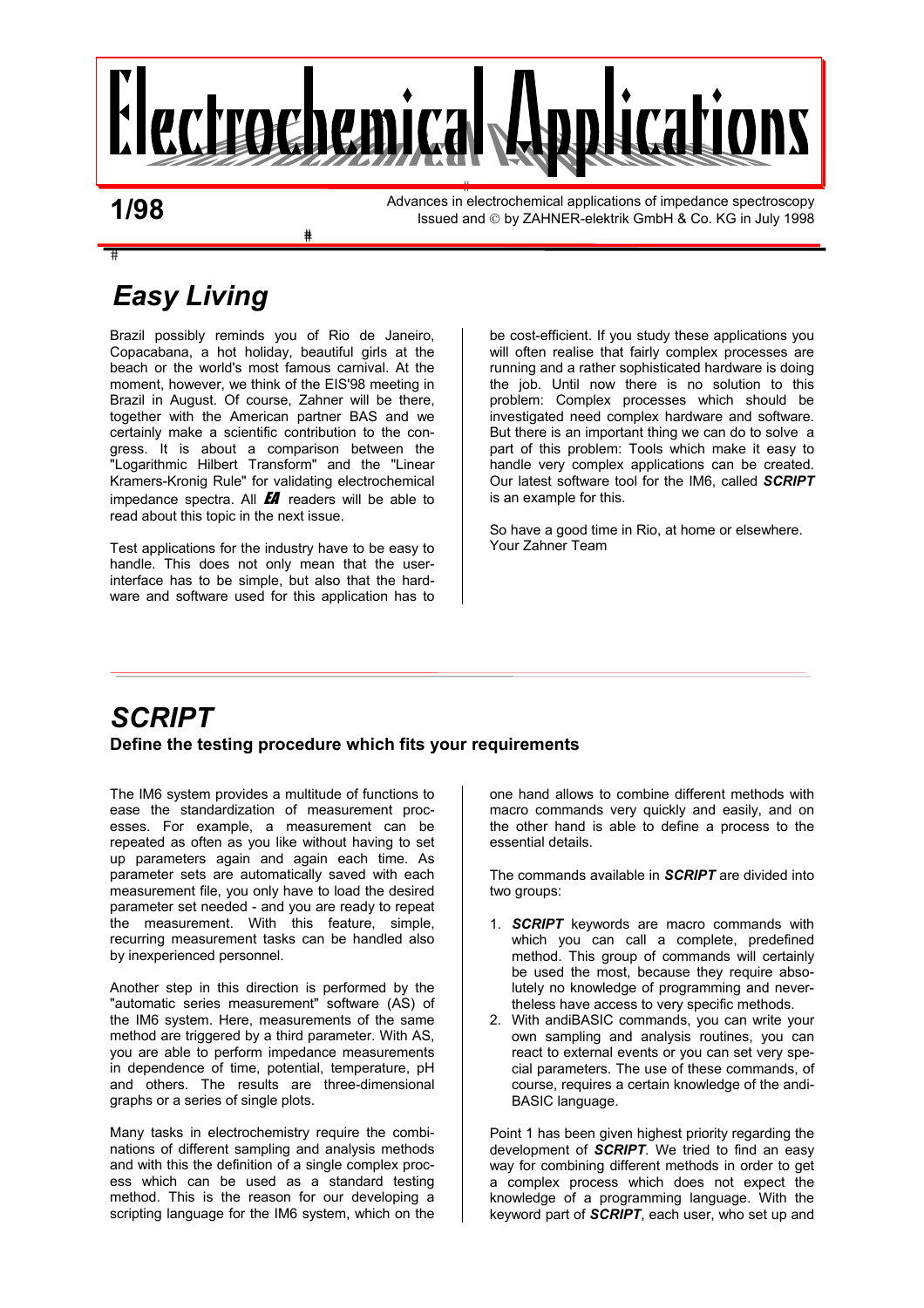saved the parameter set of each method, is able to access this library of single methods and combine them to a complex process by simply loading them in sequence.

In principle, scripts are edited with a common word processor. If the integrated text editor is used, editing, interpreting and testing will be done in an interactive way. You write down the desired keywords as uncoded text, call the interpreter and do a test run. The *SCRIPT* interpreter translates the keywords and helps to avoid syntax errors. Each script gets an icon which is implemented in the *SCRIPT* menu

page. This icon is used to start a script process. If the script is set up you can save it. *SCRIPT* automatically saves I/O parameters and system messages which occur in the course of a process as a protocol text file. This is helpful for testing scripts under development and gives information to the problem of failed measurement procedures.

To show the easy handling of this macro language, here an example. First an impedance and a CV measurement are carried out, then the measured data are loaded into the analyzing program to be analyzed and plotted.

| <b>SCRIPT START</b>                              | Script start                                                     |
|--------------------------------------------------|------------------------------------------------------------------|
| MEAS_OPEN_EIS(2,"8:\archive","eis1")             | Loads the predefined impedance parameter set "eis1" from the     |
|                                                  | path "archive" of the harddisk                                   |
| MEAS EIS                                         | Starts impedance measurement                                     |
| $MEAS$ SAVE $EIS(2, "8:\)$ meas", "testeis1", 0) | Saves the impedance data as file "testeis1"                      |
| $MEAS$ OPEN $CV(2, "8:\arrow "or1"')$            | Loads the CV parameter set "cv1"                                 |
| MEAS CV                                          | Starts cyclo-voltammogram measurement                            |
| $MEAS$ SAVE $CV(2, "8:\)$ meas", "testcv1", 0)   | Saves the CV data file                                           |
| <b>CLRSIM</b>                                    | Initializes the analysis software SIM                            |
| ANA_OPEN_EIS(2,"8:\meas","testeis1")             | Loads the measurement file "testeis1" into the analysis software |
| ANA_OPEN_MOD(2,"8:\mods","model1")               | Loads model file "model1"                                        |
| ANA FITEIS(100,100000,10)                        | Starts fit in the frequency range of 100 Hz to 100 kHz with a    |
|                                                  | density of 10 points per decade                                  |
| ANA_PLOT_EIS(1)                                  | Plots impedance spectrum                                         |
| ANA_OPEN_CV(2,"8:\meas","testcv1")               | Loads CV measurement file "testcv1"                              |
| ANA_PLOT_CV(1)                                   | Plots CV curve                                                   |
| <b>SCRIPT END</b>                                | Script end                                                       |

An example of a *SCRIPT* application from the field of packing technology is described by Dr. Hollaender of the Fraunhofer Institute of Process Engineering and Packaging (FhIVV), Freising, Germany in the following contribution. The investigations focus on the quality of metallized foils and coatings of food containers. The *AC/DC/AC* methods developed by Dr. Hollaender run on an IM6 system with *SCRIPT*. This method results directly in the delamination in millimeters. For this purpose, an impedance measurement (AC) is carried out first, then the sample is exposed to a cathodic loading (DC) and finally, another impedance spectrum (AC) is measured. The delamination is calculated automatically by comparing the two impedance spectra. A method which was rather complicated earlier, made room for a "push button" method which results in one single value, which is easy to interpret, by using *SCRIPT*. (HJS)

## *Implementation of EIS test routines into industrial application*

#### **Dr. J. Hollaender, FhIVV Freising, Germany**

Aluminum and steel are base materials in metal packaging. Beside some chemical or physical surface treatments several steps of surface finishing are involved to enhance the interaction stability of the plain metal surfaces mainly by organic coatings, such as lacquers or laminates.

Since 1988 the Fraunhofer Institute of Process Engineering and Packaging (FhIVV) at Freising, Germany, and different industrial working groups of the Industrial Association of Food Technology and Packaging (IVLV), Munich, Germany, forced the application of EIS-methods in material testing within research and development of the packaging industry.

Application fields are the metallic or metaloxidic surfaces, the surface treatments and the layer conversion or layer formation processes, the coated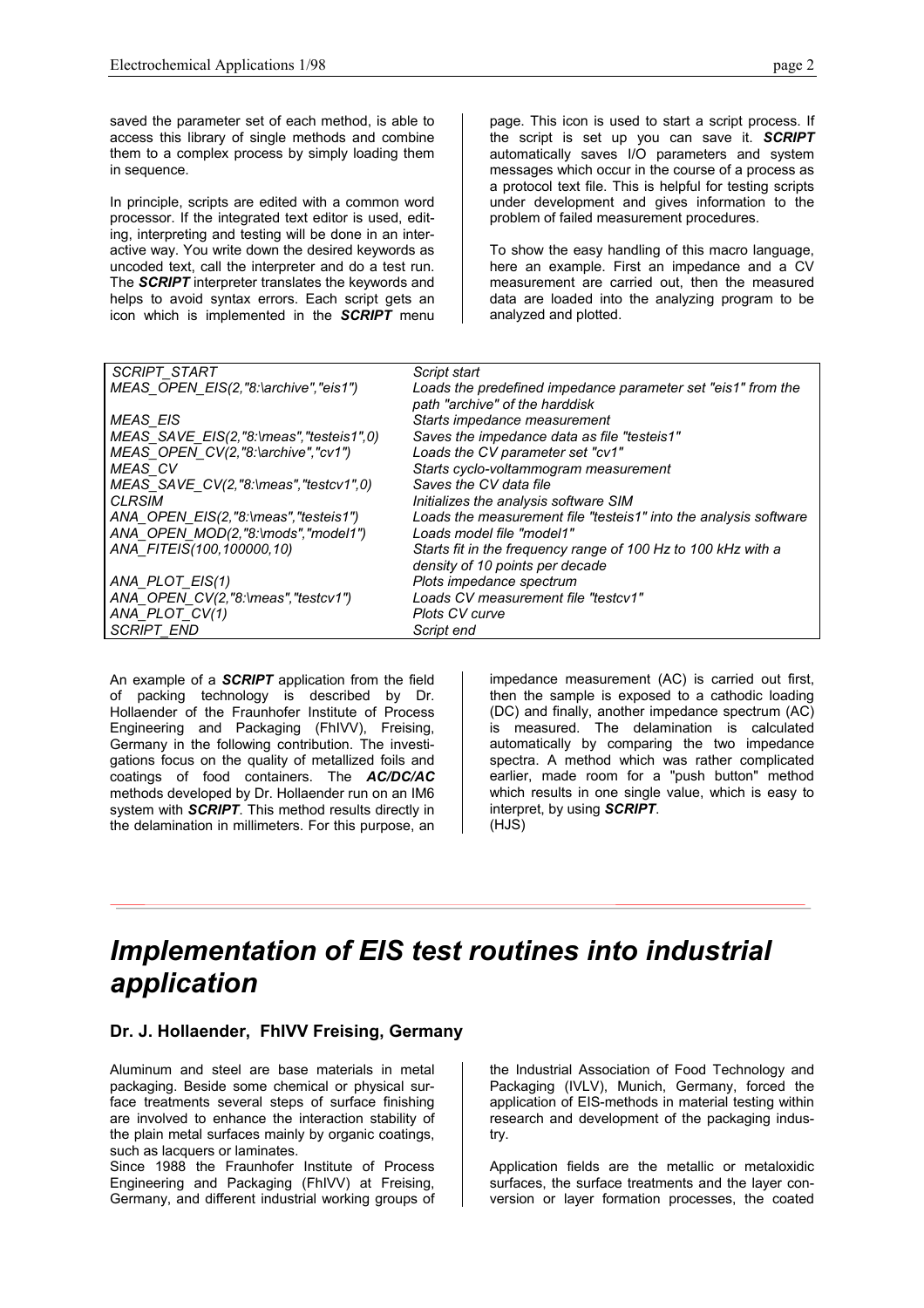metals with lacquers, primers, adhesives, laminated or coextruded films. The interest in surface properties ranges from surface reactivities, corrosion resistances, inhibition and passivation of the metal up to the interaction stability, porosity and adhesion of the coated systems.

EIS measurements are performed by using 3-pole and 2-pole techniques. Typical 3-pole measurements refer to edge-free testing of sample surfaces fixed at the front sides of special twin-cells, or to container testing to get information on inside layers, material deformations, welding or seaming areas. In addition 3-pole measurements were used for special test routines on laminated material to get information on the delamination tendency (cut-edge test).



Fig.1: Scheme of measurement arrangements for cut-edge delamination tests [1] (left hand part) and surface layer quality tests [2] (right hand part) of packaging materials.

2-pole measurements have been developed for direct surface testing. The surface properties are measured by a round copper block, which resembles both the counter and the reference electrode. The electrolyte phase is reduced to a filter paper soaked with electrolyte (e.g. test electrolyte 0,2 m phosphate buffer) between sample surface and copper electrode.

Testing methods in the field of packaging do not restrict to single status measurements only. An important tool of information is the application of combination methods, where the sample (sample surface) is treated by chemical and/or physical action between two status measurements. Treatments may involve e.g. the interaction with chemical energy (aggressive media), temperature or deformation energy.

A special test method is characterized by the application of electrochemical energy, e.g. a cathodic treatment of 2000 mV (DC). This AC/DC/AC test aims to the cathodic induced delamination of organic layers on metal surfaces, which informs about the adhesion properties of the coating. This test procedure is used in combination with other stress operations on the sample (sample surface). Ideal systems are lacquered surfaces exhibiting some defects or residual porosity, pore-free laminations like multilayer materials are tested via the cutedge method. Especially the influence of migrating substances (e.g. aroma components of food stuffs) on the delamination tendency of flexible packages containing metal foil or metallizations can be worked out.

Simple status analysis can be used for rapid estimations of quality levels, e.g. in beverage container testing. The test routine is restricted to a frequency range between 1000 and 1 Hz, which runs only seconds. Information on the individual container coating is given by the impedance value at 1000 Hz (capacity), the phase angle at 1 Hz is used as an indication of the coating porosity. Statistical evaluation is made by summation frequency diagrams which inform about the quality criteria of the tested can collective.

Other testing procedures refer to simple capacitive measurements of layer thickness and lateral thickness distributions of organic layers even in very low amounts (e.g. primers). Extensions are made to more complex layer combination analysis. Recent applications are set up for the analysis of the thermal activation of adhesion mediators at sealing layers.